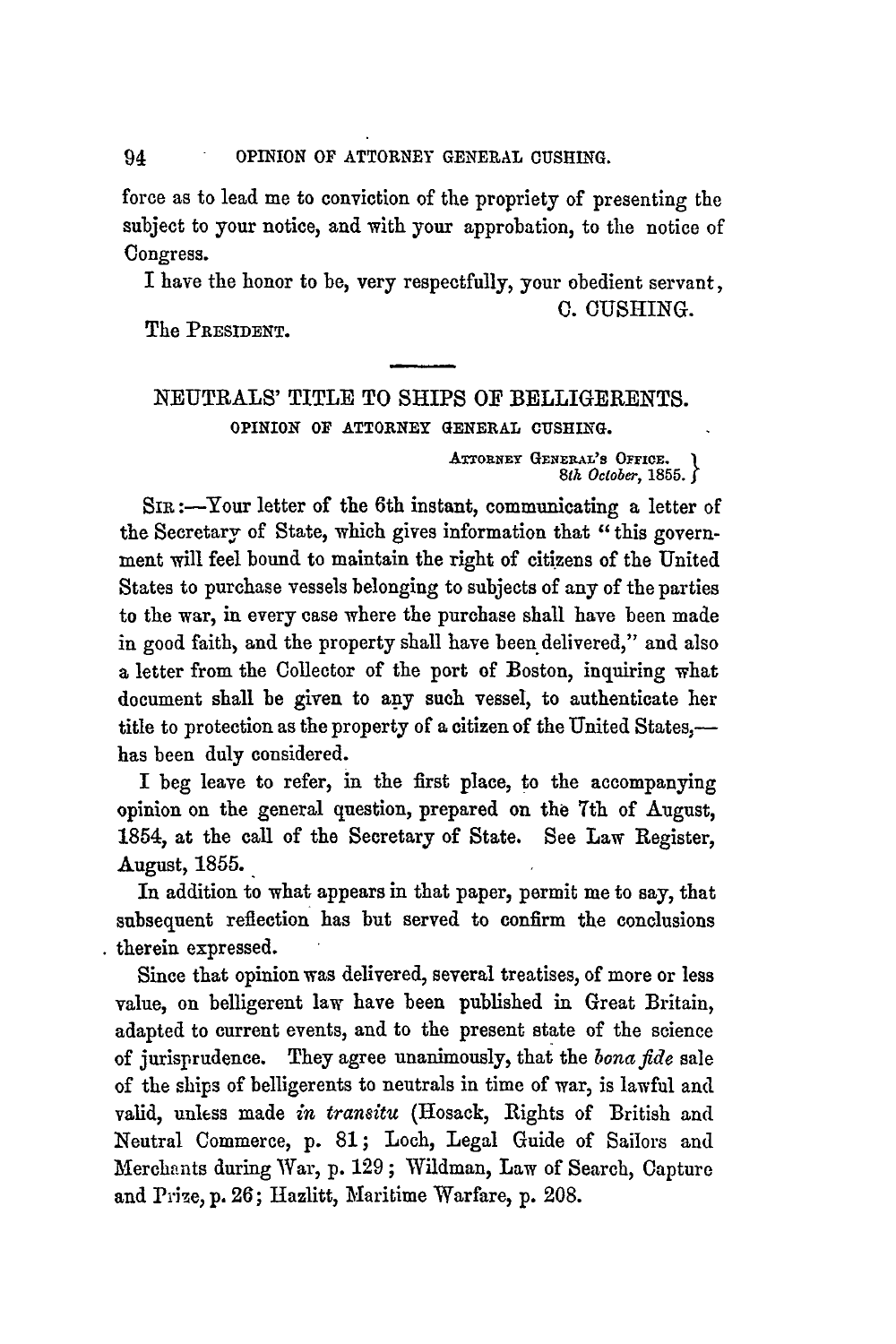## **RIGHT OF NEUTRALS TO PURCHASE** BELLIGERENT **VESSELS.** 95

**A** still more important fact in this relation is the decision of the British High Court of Admiralty in a late case of a vessel captured as Russian, but claimed as the property of a Hamburger, **by** purchase since the commencement of hostilities. In this case the court (Dr. Lushington) says, "With regard to the legality of the sale, assuming it to be *bona fide,* it is not denied that it is competent to neutrals to purchase the property of enemies in another country, *whetier consisting of ships or anything else. They have a perfect right to do so, and* **No** BELLIGERENT **RIGHT CAN OVERRIDE IT.** The present inquiry, therefore, is limited to whether there has been a *bona fide* transfer or not." (The Johanna Emilia, English Reports in Law and Equity, vol. xxix, **p. 562.)**

Thus it is perceived that now, in Great Britain, not only is it held that neutrals have right to purchase belligerent vessels **by** the law of that country, but also **by** the law of nations ; that the right is "perfect," and that "no belligerent right can override it."

I am not **aware** of any assumed belligerent right adverse to this, except in a French regulation of the reign of Louis XYI., as follows *:*

"Regulation of July 26th, **1778,** Article **7** :-Ships of enemy's construction, or which shall have been of enemy's ownership, cannot be regarded as neutral, or as belonging to allies, unless there be found on board certain documents, authenticated **by** public officers, certifying the date of sale or cession, and that such sale or cession had been made to the subject of an allied or neutral power'previous to the commencement of hostilities, and that the said conveyance of an enemy's property to the subject of a neutral or an ally, has been duly registered in presence of the principal officer of the place from which the vessel sailed, and signed **by** the owner of the ship, or **by** person holding power of attorney from him. (Lebeau, Nouveau Code des Prises, tome ii., **p.** 342.)

This regulation is defended and commended in a recent French treatise on prize law, with singular inconsistency, considering the just pride which the authors express in view of the cotemporary success of the French and American doctrine of neutral rights in the matter of the immunity of merchandise on board of neutral ships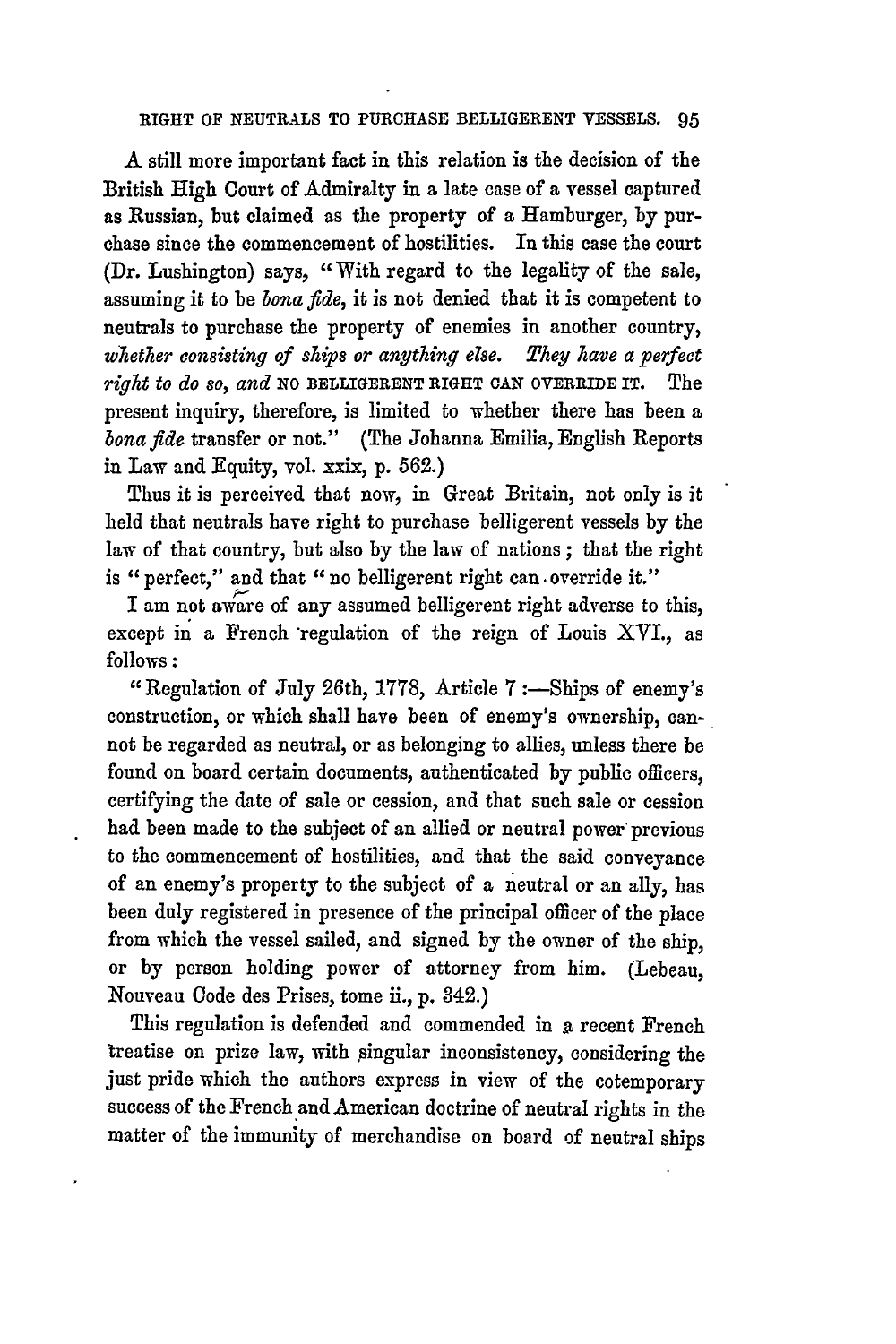of commerce. (Pistoye et Duverdy, Traité des Prises maritimes, tome i., p. **350** ; tome ii., p. 1.)

It is remarkable, also, while they carefully expose the difference between the English and the French public law in the first case, yet they as carefully suppress all indication of that difference in the second case, although they quote several recent prize trials in the British Court of Admiralty, which involve inquiry on collateral relations of **the** same great question, and the due understanding of which in France required that the English rule should be stated, at least by way of commentary, if not of approbation. (Tome ii., p. 15.)

It is remarkable for the further reason that other French authors of deserved authority had pointedly condemned the regulation of Louis XVI. (See Hautefeuille, Droits et Devoirs des Neutres, tome iv.)

Rumor asserts that the regulation has been applied, during the present war, to the case of a Russian merchautman purchased **by** a Spaniard in -the port of Cadiz.

But, considering the liberal character of the traditional public policy of France in the matter of neutral rights,-a policy, which, it is apparent in other respects, has the enlightened approval of the present Emperor of the French,—it is not to be presumed that the French Government will assert this regulation, adversely to the public law recognized not **by** neutrals merely like the United States, but **by** one of the two principal co-belligerents, Great Britain. We may rather anticipate that the Emperor, justly gratified to see England come up to the policy of France, in regard to neutral transportation of belligerent goods, will not choose to remain behind England in regard to the purchase and sale of belligerent ships.

It remains only to speak of the form of authentication to be conceded to belligerent ships purchased by citizens of the United States.

The act of Congress of March 26th, 1810, forbids the issue, **by** the United States of a " sea letter or other document certifying or proving" the ownership of such vessel. (2 Stat. at Large, p. **568.)**

A certificate, in the precise form indicated by your letter, might contravene the provisions of the statute.

96